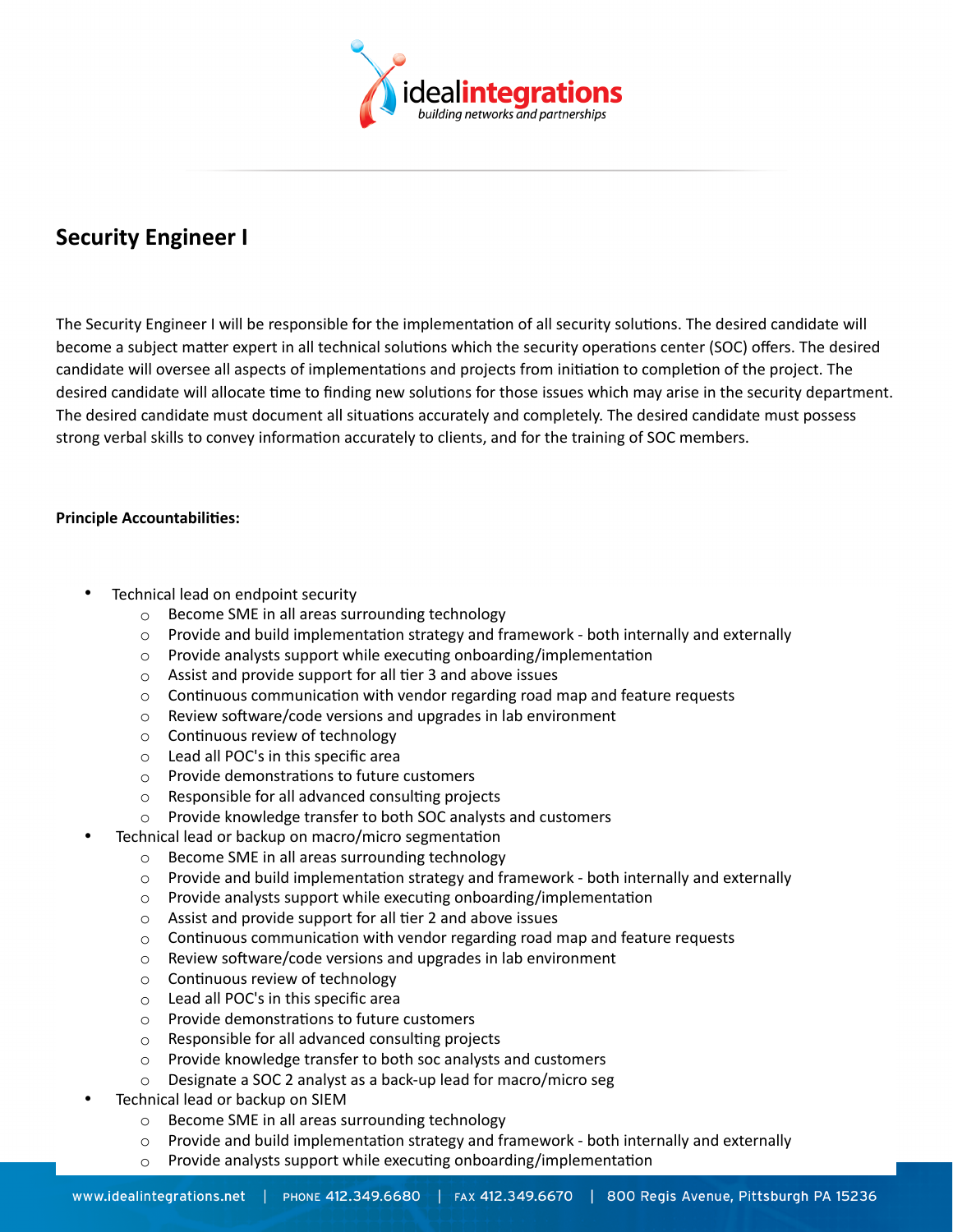

- o Assist and provide support for all tier 3 and above issues
- o Continuous communication with vendor regarding road map and feature requests
- o Review software/code versions and upgrades in lab environment
- o Continuous review of technology
- o Lead all POC's in this specific area
- o Provide demonstrations to future customers
- o Responsible for all advanced consulting projects
- o Provide knowledge transfer to both SOC analysts and customers
- Network Security Management
	- o Review and assess customer perimeter security
	- o Provide health-checks and ruleset reviews
	- o Co-manage devices where need be
	- o Create security policy when a request is generated
	- o Provide knowledge transfer and guidance to customers
- IR responsibilities
	- o Assist in technology issues tier 3 and above
	- o Assist in deployment strategy and framework
	- $\circ$  Assist when needed and if time allots as  $2^{nd}$  point of contact

#### **Other Accountabilities:**

- Respond to Alerts, events, and incidents per our specified procedures and processes
- Log and record all alerts with ticketing system
- Identify weaknesses in customer infrastructures and suggest improvements
- Technical and analytical skills to handle security events, incidents, and threats
- Resolve events and incidents
- Provide timely and reliable service to customers
- Stay up to date on latest vulnerabilities exploits and any other relevant threat information
- Operation, implementation, and maintenance of security solutions
- Document solutions, processes, or procedures in written, verbal, phone, or in person.
- Requirement for 24/7 on-call work
- Ability to work in a very fast-paced environment
- Assist in creation and maintenance of documentation for SOC procedure and processes
- Ensuring they are complying with and adhering to all Information Security Policies as well as privacy policies. They must also ensure they are protecting and keeping secure all client information considered or believed to be private or sensitive.
- Ensuring all security and operational controls are followed and enforced to ensure client data remains secure, available, and private, where applicable.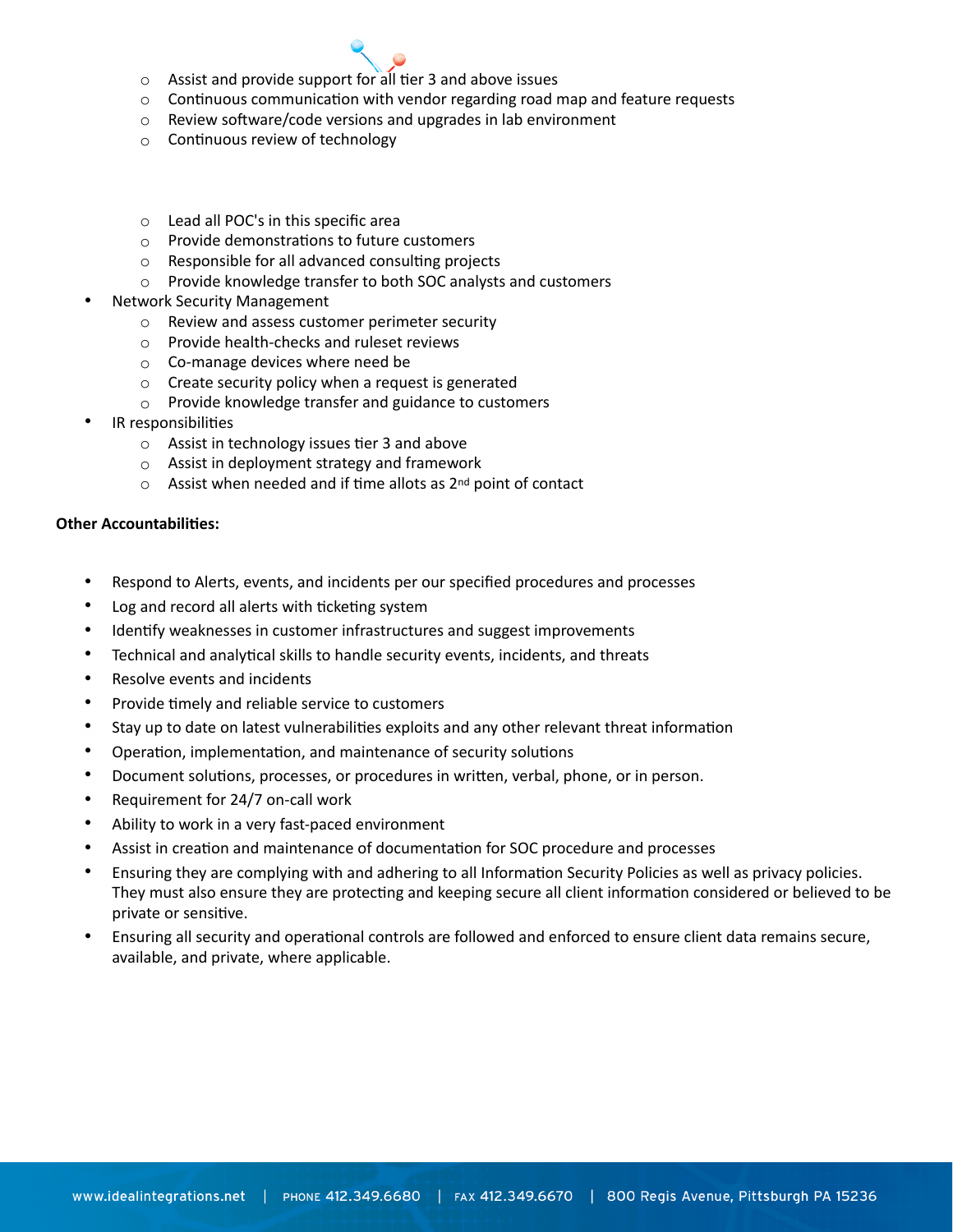

### **Experience/Skills:**

- SOC / NOC / Blue team experience / Red Team experience
- Programming / Shell scripting experience (PERL, Python, Java, Shell, PowerShell, etc.)
- Experience as a System Admin, or Network Administrator
- Knowledge of configuring and implementing technical security solutions (Firewalls, IDS/IPS, Antivirus, SIEM, etc.)
- Strong desire to constantly learn
- Customer –oriented focus with a strong interest to satisfy our customers
- Solid understanding of networking and security
- Knowledge of Windows Operating systems applications
- Knowledge of Linux Operating Systems and applications
- Knowledge of Penetration Testing Operating Systems and applications
- Understanding varying Security standards PTES, Defense in Depth, etc.

#### **Additional Information**

- Functioning personal vehicle for transportation and a valid PA driver's license required.
- Preferred Education: Minimum of Technical or Associate degree in a relevant field or 1 year's equivalent experience preferred.
- Some travel and heavy lifting may be required.